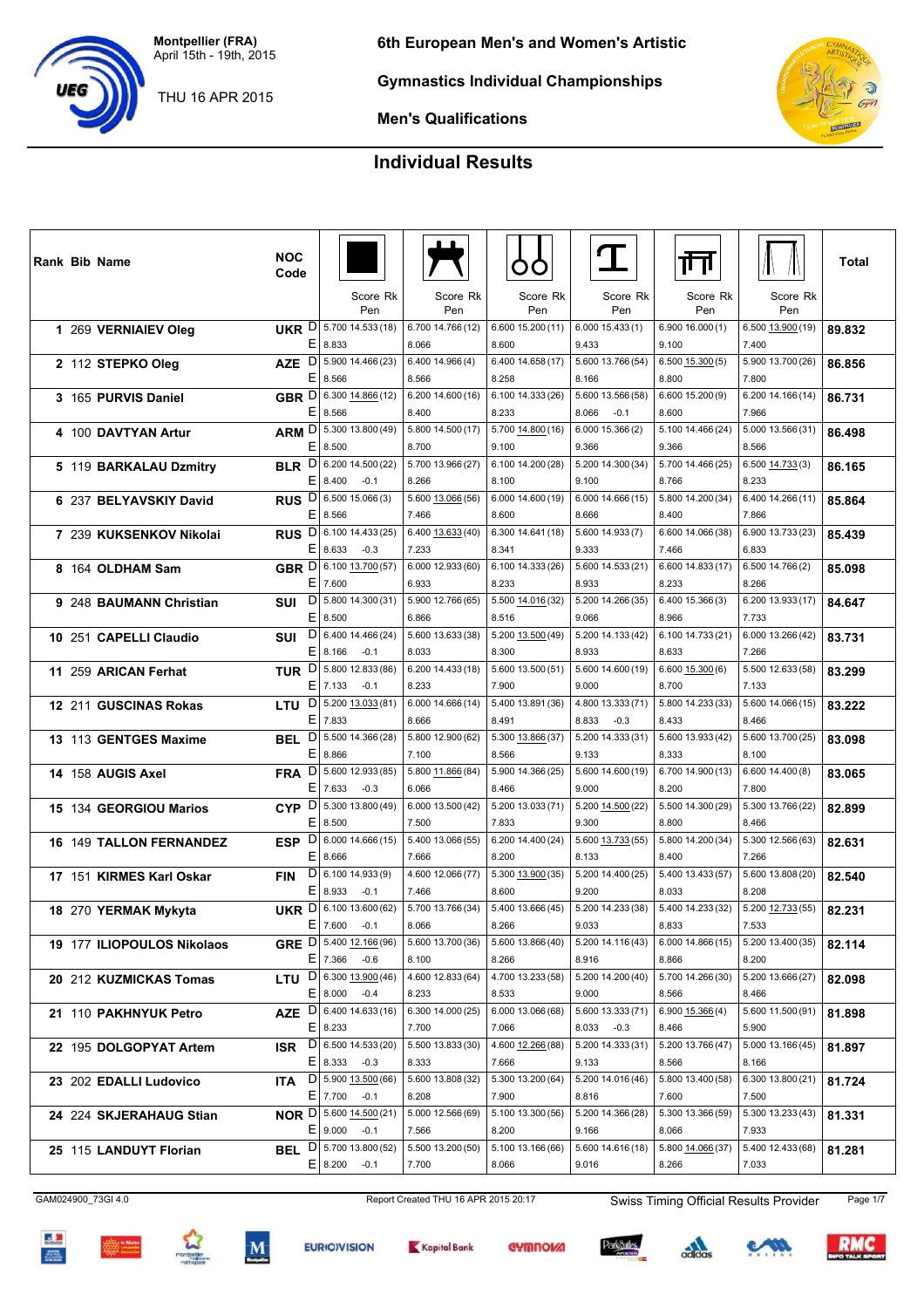THU 16 APR 2015



**Gymnastics Individual Championships**



**Men's Qualifications**

## **Individual Results**

|  | <b>Rank Bib Name</b>       | <b>NOC</b><br>Code         |                                                           |                            |                            |                                      | ╓╜                                   |                            | Total  |
|--|----------------------------|----------------------------|-----------------------------------------------------------|----------------------------|----------------------------|--------------------------------------|--------------------------------------|----------------------------|--------|
|  |                            |                            | Score Rk<br>Pen                                           | Score Rk<br>Pen            | Score Rk<br>Pen            | Score Rk<br>Pen                      | Score Rk<br>Pen                      | Score Rk<br>Pen            |        |
|  | 26 175 KRIMMER Sebastian   | Е                          | GER D 5.900 12.700 (91)<br>6.800                          | 6.400 14.000 (26)<br>7.600 | 4.800 13.000 (72)<br>8.200 | 5.200 14.433 (24)<br>9.233           | 6.200 14.100 (36)<br>7.900           | 5.700 13.033 (51)<br>7.333 | 81.266 |
|  | 27 162 ZONA Jim            | D<br><b>FRA</b>            | 6.200 14.075 (42)                                         | 5.300 12.466 (72)          | 5.500 13.866 (38)          | 5.200 14.466 (23)                    | 5.900 14.333 (28)                    | 6.100 11.900 (86)          | 81.106 |
|  |                            | E.                         | 8.175<br>$-0.3$                                           | 7.166                      | 8.366                      | 9.266                                | 8.433                                | 5.800                      |        |
|  | 28 148 LOPEZ Ruben         |                            | ESP D 6.100 13.166 (76)                                   | 5.200 12.500 (70)          | 6.400 14.533 (21)          | 5.600 14.350 (30)                    | 6.100 12.966 (69)                    | 5.800 13.533 (32)          | 81.048 |
|  |                            | EI<br>D                    | 7.366<br>$-0.3$<br>6.300 14.766 (14)                      | 7.300<br>4.100 11.333 (93) | 8.133<br>5.300 13.500 (50) | 8.750<br>5.200 14.033 (44)           | 6.866<br>5.200 13.766 (47)           | 7.733<br>4.900 13.508 (33) |        |
|  | 29 187 BEHAN Kieran        | <b>IRL</b><br>Ε            | 8.766<br>$-0.3$                                           | 7.233                      | 8.200                      | 8.833                                | 8.566                                | 8.608                      | 80.906 |
|  | 30 196 GLAZER Eyal         | $\mathsf{D}$<br><b>ISR</b> | 5.600 13.800 (53)                                         | 5.200 13.733 (35)          | 5.500 14.100 (30)          | 3.600 12.833 (88)                    | 5.400 13.366 (60)                    | 4.700 13.033 (50)          | 80.865 |
|  |                            | Е                          | 8.200                                                     | 8.533                      | 8.600                      | 9.233                                | 7.966                                | 8.333                      |        |
|  | 31 263 ONDER Ahmet         |                            | TUR D 6.000 14.566 (17)                                   | 5.900 13.200 (51)          | 5.400 13.600 (46)          | 5.200 14.266 (35)                    | 5.800 12.566 (79)                    | 5.800 12.666 (57)          | 80.864 |
|  |                            | E                          | 8.566                                                     | 7.300                      | 8.200                      | 9.066                                | 6.766                                | 6.866                      |        |
|  | 32 123 TSIARESHKA Artsiom  |                            | <b>BLR</b> D 5.700 13.666 (58)                            | 5.400 12.600 (68)          | 4.900 13.200 (62)          | 5.600 13.166 (78)                    | 5.700 14.466 (25)                    | 5.100 13.600 (30)          | 80.698 |
|  |                            | Ε                          | 8.266<br>$-0.3$                                           | 7.200                      | 8.300                      | 7.666<br>$-0.1$                      | 8.766                                | 8.500                      |        |
|  | 33 138 JESSEN David        | <b>CZE</b>                 | $D$ 5.600 13.300 (70)                                     | 5.400 13.433 (45)          | 4.900 13.266 (57)          | 5.200 14.366 (28)                    | 5.600 12.866 (71)                    | 5.500 13.300 (40)          | 80.531 |
|  |                            | E                          | 7.700<br>$D$ 5.800 13.233 (74)                            | 8.033<br>5.200 13.433 (44) | 8.366<br>4.400 12.466 (83) | 9.266<br>$-0.1$<br>5.200 13.875 (50) | 7.566<br>$-0.3$<br>5.800 14.600 (23) | 7.800<br>5.400 12.666 (56) |        |
|  | 34 213 TVOROGAL Robert     | <b>LTU</b>                 | $E$ 7.433                                                 | 8.233                      | 8.066                      | 8.775<br>$-0.1$                      | 8.800                                | 7.266                      | 80.273 |
|  | 35 185 VAGNER Levente      |                            | HUN D 5.400 13.333 (69)                                   | 6.200 13.800 (33)          | 5.100 13.800 (41)          | 4.400 13.466 (64)                    | 5.300 13.733 (50)                    | 4.700 12.133 (81)          | 80.265 |
|  |                            | E.                         | 7.933                                                     | 7.600                      | 8.700                      | 9.066                                | 8.733<br>$-0.3$                      | 7.433                      |        |
|  | 36 223 GIACHINO Pietro     |                            | <b>NOR</b> D 5.400 13.908 (45)                            | 5.500 13.100 (54)          | 5.200 12.900 (75)          | 4.400 13.133 (80)                    | 4.900 13.783 (46)                    | 5.500 13.333 (39)          | 80.157 |
|  |                            | Ε                          | 8.508                                                     | 7.600                      | 7.700                      | 8.733                                | 8.883                                | 7.833                      |        |
|  | 37 254 MICHNAK Slavomir    |                            | SVK D 5.400 14.133 (38)                                   | 6.300 14.800 (10)          | 3.600 11.325 (93)          | 4.400 13.466 (64)                    | 5.200 13.466 (56)                    | 4.400 12.800 (54)          | 79.990 |
|  |                            | E                          | 8.733                                                     | 8.500                      | 7.725                      | 9.066                                | 8.266                                | 8.400                      |        |
|  | 38 186 VECSERNYES David    |                            | HUN D 5.200 13.500 (64)                                   | 5.700 13.933 (29)          | 4.800 12.900 (74)          | 4.400 13.100 (83)                    | 5.100 13.933 (41)                    | 6.200 12.500 (65)          | 79.866 |
|  |                            | E.                         | 8.300<br>4.800 13.133 (78)                                | 8.233                      | 8.100                      | 8.700                                | 8.833                                | 6.300                      |        |
|  | 39 199 YANUKA Moran        | D<br><b>ISR</b><br>E.      | 8.433<br>$-0.1$                                           | 5.400 13.933 (28)<br>8.533 | 4.600 13.200 (60)<br>8.600 | 4.400 13.500 (61)<br>9.100           | 4.900 12.700 (77)<br>7.800           | 5.300 13.400 (36)<br>8.100 | 79.866 |
|  | 40 143 VAMMEN Helge        | <b>DEN</b>                 | $D$ 5.100 13.800 (48)                                     | 5.600 13.500 (41)          | 4.300 12.400 (86)          | 4.800 13.700 (56)                    | 4.900 13.700 (52)                    | 4.700 12.566 (61)          | 79.666 |
|  |                            | E                          | 8.700                                                     | 7.900                      | 8.100                      | 8.900                                | 8.800                                | 7.866                      |        |
|  | 41 101 KHACHATRYAN Vigen   |                            | ARM D 5.400 14.400 (27)                                   | 4.600 13.033 (57)          | 4.700 13.700 (43)          | 5.200 14.333 (31)                    | 4.700 11.733 (91)                    | 4.000 12.433 (66)          | 79.632 |
|  |                            | E.                         | 9.000                                                     | 8.433                      | 9.000                      | 9.133                                | 7.033                                | 8.433                      |        |
|  | 42 256 KALLANVAARA Pontus  |                            | SWE D 5.200 13.733 (55)                                   | 4.800 12.900 (61)          | 4.700 12.866 (76)          | 4.400 13.300 (74)                    | 5.000 13.800 (45)                    | 5.100 12.600 (59)          | 79.199 |
|  |                            | E.                         | 8.533                                                     | 8.100                      | 8.166                      | 8.900                                | 8.800                                | 7.500                      |        |
|  | 43 183 DUDAS Norbert       |                            | HUN $D$ 4.900 12.233 (94)                                 | 5.100 12.600 (67)          | 5.600 13.766 (42)          | 5.200 14.033 (44)                    | 5.700 14.033 (39)                    | 5.000 12.400 (70)          | 79.065 |
|  |                            |                            | $E$ 7.733 -0.4<br><b>BUL</b> D 5.500 13.266 (71)          | 7.500<br>4.900 12.066 (78) | 8.166<br>5.200 12.833 (79) | 8.833<br>4.800 13.833 (53)           | 8.333<br>5.300 13.566 (53)           | 7.400<br>5.800 13.366 (38) |        |
|  | 44 124 ALEKSANDROV Yordan  |                            | $E$ 7.866 -0.1                                            | 7.166                      | 7.633                      | 9.033                                | 8.266                                | 7.566                      | 78.930 |
|  | 45 139 RADOVESNICKY Daniel |                            | CZE $D$ 5.500 14.133 (39)                                 | 4.600 12.133 (75)          | 4.900 12.866 (77)          | 4.800 13.566 (58)                    | 5.000 12.533 (81)                    | 5.800 13.400 (37)          | 78.631 |
|  |                            |                            | E 8.633                                                   | 7.533                      | 7.966                      | 8.766                                | 7.533                                | 7.600                      |        |
|  | 46 258 TRANE Michael       |                            | SWE D 5.000 12.600 (92)                                   | 4.300 12.366 (73)          | 4.800 12.933 (73)          | 4.400 13.533 (60)                    | 5.200 13.866 (44)                    | 4.500 13.066 (48)          | 78.364 |
|  |                            |                            | $E$ 7.600                                                 | 8.066                      | 8.133                      | 9.133                                | 8.666                                | 8.566                      |        |
|  | 47 222 CONRADI Marcus      |                            | NOR D 5.800 13.600 (61)                                   | 5.100 12.466 (71)          | 5.000 12.866 (78)          | 5.200 13.500 (61)                    | 4.700 13.316 (62)                    | 5.300 12.400 (71)          | 78.148 |
|  |                            |                            | $E$   7.900 -0.1                                          | 7.366                      | 7.866                      | 8.400 -0.1                           | 8.616                                | 7.100                      |        |
|  | 48 210 ESAULOV Vladislav   |                            | <b>LTU</b> $D$ 4.600 $\frac{13.016}{(82)}$<br>$E$   8.416 | 4.400 12.633 (66)<br>8.233 | 4.900 13.233 (59)<br>8.333 | 4.400 13.400 (67)<br>9.000           | 4.400 13.333 (61)<br>8.933           | 4.700 12.366 (72)<br>7.666 | 77.981 |
|  |                            |                            | <b>NED</b> $D$ 4.400 12.800 (87)                          | 5.800 14.000 (23)          | 5.200 12.366 (87)          | 4.400 13.133 (80)                    | 5.000 13.200 (64)                    | 5.800 12.133 (82)          |        |
|  | 49 216 DE VRIES Boudewijn  |                            | $E 8.500 -0.1$                                            | 8.200                      | 7.166                      | 8.733                                | 8.200                                | 6.333                      | 77.632 |
|  | 50 245 LAMPRET Peter       |                            | SLO $D  5.100 13.233(72)$                                 | 5.300 12.066 (79)          | 6.100 13.433 (53)          | 4.400 13.158 (79)                    | 5.200 13.200 (65)                    | 4.200 12.000 (84)          | 77.090 |
|  |                            |                            | $E 8.333 - 0.2$                                           | 6.766                      | 7.333                      | $8.858 - 0.1$                        | 8.000                                | 7.800                      |        |

GAM024900\_73GI 4.0 Report Created THU 16 APR 2015 20:17 Swiss Timing Official Results Provider Page 2/7







$$
\mathsf{GymnOM}
$$



 $rac{1}{2}$ 



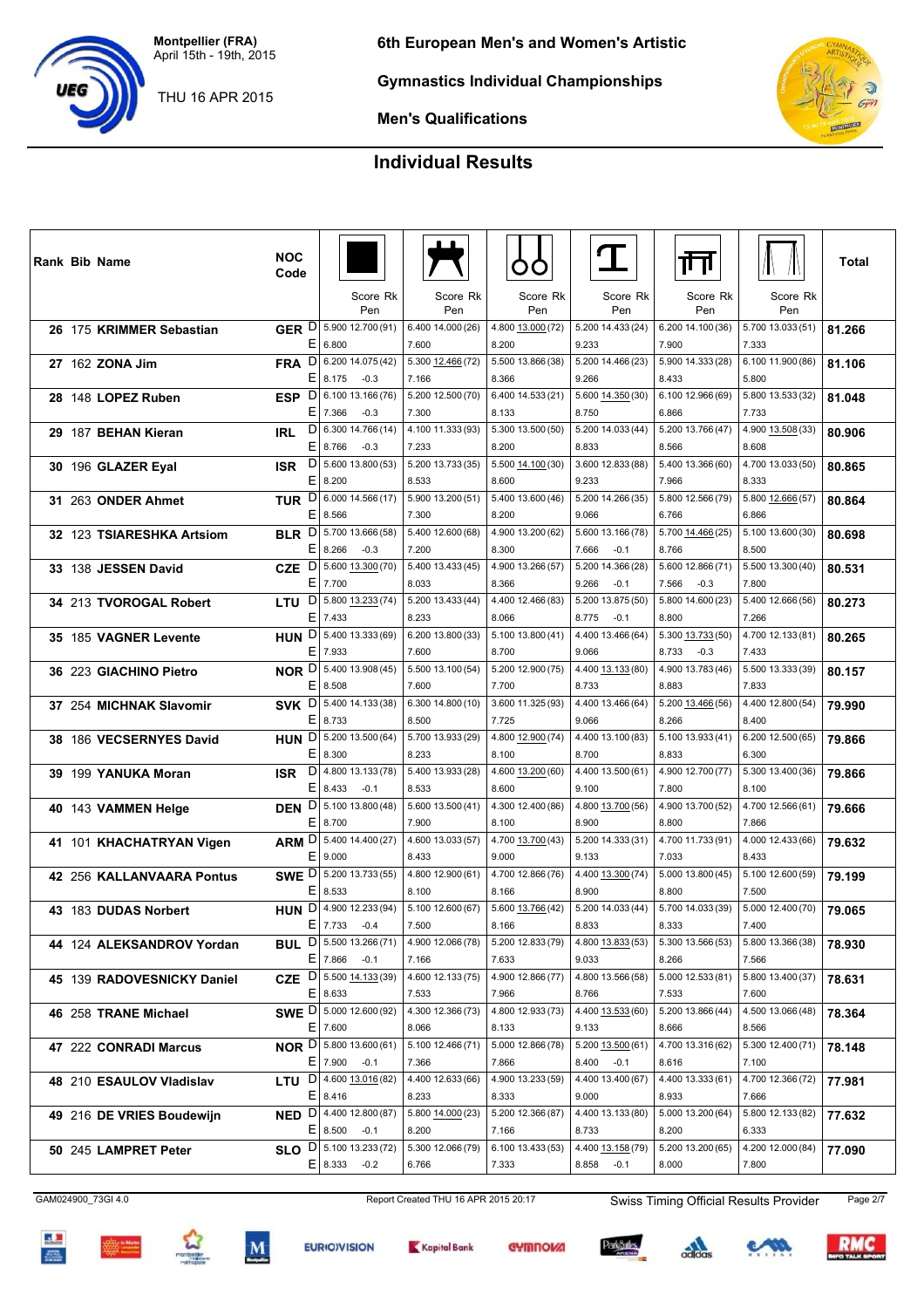THU 16 APR 2015



**Gymnastics Individual Championships**



**Men's Qualifications**

## **Individual Results**

|  | <b>Rank Bib Name</b>         | <b>NOC</b><br>Code           |                                                            |                                               |                            |                                              | गा                         |                            | Total  |
|--|------------------------------|------------------------------|------------------------------------------------------------|-----------------------------------------------|----------------------------|----------------------------------------------|----------------------------|----------------------------|--------|
|  |                              |                              | Score Rk<br>Pen                                            | Score Rk<br>Pen                               | Score Rk<br>Pen            | Score Rk<br>Pen                              | Score Rk<br>Pen            | Score Rk<br>Pen            |        |
|  | 51 126 BATINKOV Aleksandar   | BUL                          | $D$ 6.200 14.166 (37)                                      | 4.100 8.433 (106)                             | 4.700 12.433 (84)          | 5.200 14.233 (38)                            | 5.500 13.733 (51)          | 6.100 13.466 (34)          | 76.464 |
|  |                              | Е                            | 7.966                                                      | 4.333                                         | 7.733                      | 9.033                                        | 8.233                      | 7.366                      |        |
|  | 52 208 POZNAKOVS Sergejs     | D<br><b>LAT</b>              | 5.200 13.500 (64)                                          | 3.600 10.833 (96)                             | 5.200 13.333 (55)          | 5.200 14.000 (47)                            | 5.000 12.233 (85)          | 4.600 12.266 (75)          | 76.165 |
|  |                              | Ε                            | 8.300                                                      | 7.233                                         | 8.133                      | 8.800                                        | 7.233                      | 7.666                      |        |
|  | 53 265 ARSENIEV Vitalii      | E.                           | UKR D 5.700 13.133 (79)<br>7.433                           | 4.100 10.433 (101) 5.600 14.100 (31)<br>6.333 | 8.500                      | 5.600 13.600 (57)<br>8.000                   | 6.000 12.966 (68)<br>6.966 | 4.300 11.833 (87)<br>7.533 | 76.065 |
|  | 54 226 KOWALENKO Maksim      | <b>POL</b>                   | $D$ 5.000 12.500 (93)                                      | 4.200 11.500 (92)                             | 5.100 13.033 (69)          | 4.400 13.300 (74)                            | 5.500 13.900 (43)          | 5.400 11.666 (89)          | 75.899 |
|  |                              | E                            | 7.500                                                      | 7.300                                         | 7.933                      | 8.900                                        | 8.400                      | 6.266                      |        |
|  | 55 228 ALMEIDA Simao         | POR D                        | 6.000 12.700 (89)                                          | 5.300 12.133 (76)                             | 5.200 13.433 (52)          | 4.400 13.433 (66)                            | 5.500 12.833 (72)          | 5.000 11.008 (98)          | 75.540 |
|  |                              | E.                           | 7.000<br>$-0.3$                                            | 6.833                                         | 8.233                      | 9.033                                        | 7.333                      | 6.008                      |        |
|  | 56 257 SOOS Christopher      |                              | SWE D 5.400 13.333 (68)                                    | 4.700 10.500 (98)                             | 4.600 12.075 (89)          | 5.200 13.966 (48)                            | 5.000 12.766 (74)          | 4.700 12.433 (67)          | 75.073 |
|  |                              | E                            | 8.433<br>$-0.5$                                            | 5.800                                         | 7.475                      | 8.766                                        | 7.766                      | 7.733                      |        |
|  | 57 137 JANECZKO Ondrej       | <b>CZE</b>                   | $D$   5.200 13.200 (75)                                    | 2.900 10.483 (99)                             | 4.800 12.533 (81)          | 4.400 12.966 (86)                            | 4.200 12.533 (80)          | 4.400 12.400 (69)          | 74.115 |
|  |                              | E                            | 8.100<br>$-0.1$<br>4.700 12.166 (95)                       | 7.583<br>4.000 11.533 (91)                    | 7.733<br>4.900 12.433 (85) | 8.666<br>$-0.1$<br>4.400 13.300 (74)         | 8.333<br>4.700 12.666 (78) | 8.000<br>4.700 11.966 (85) |        |
|  | 58 144 WINTHER Joachim       | D<br><b>DEN</b><br>E         | 7.466                                                      | 7.533                                         | 7.533                      | 8.900                                        | 7.966                      | 7.266                      | 74.064 |
|  | 59 140 SOLOVJEV Svjatoslav   | <b>CZE</b>                   | $D$ 5.800 13.433 (67)                                      | 4.600 11.700 (86)                             | 3.600 11.233 (94)          | 4.400 13.133 (80)                            | 4.000 12.766 (73)          | 4.400 11.200 (94)          | 73.465 |
|  |                              | Е                            | 7.933<br>$-0.3$                                            | 7.100                                         | 7.633                      | 8.733                                        | 8.766                      | 6.800                      |        |
|  | 60 207 PAJADA Aleksejs       | $\overline{D}$<br><b>LAT</b> | 5.000 13.233 (73)                                          | 3.900 9.466 (104)                             | 3.900 12.633 (80)          | 5.200 14.266 (35)                            | 3.900 12.333 (83)          | 4.600 11.100 (96)          | 73.031 |
|  |                              | Е                            | 8.233                                                      | 5.566                                         | 8.733                      | 9.066                                        | 8.433                      | 6.500                      |        |
|  | 61 227 RZEPA Adam            | D<br><b>POL</b>              | 5.200 11.500 (99)                                          | 6.100 11.666 (89)                             | 4.200 12.033 (90)          | 3.200 11.533 (92)                            | 4.800 13.200 (63)          | 5.600 12.366 (73)          | 72.298 |
|  |                              | Е                            | 6.300                                                      | 5.566                                         | 7.833                      | 8.433<br>$-0.1$                              | 8.400                      | 6.766                      |        |
|  | 62 142 FUGLSIG Joao          | E                            | <b>DEN</b> D 5.300 12.100 (97)<br>6.800                    | 4.100 10.466 (100)<br>6.366                   | 4.300 11.866 (91)<br>7.566 | 5.600 13.333 (71)<br>7.833<br>$-0.1$         | 4.600 12.966 (67)<br>8.366 | 3.900 11.100 (95)<br>7.200 | 71.831 |
|  |                              | <b>BUL</b>                   | $D$ 6.000 13.633 (60)                                      | 4.300 11.000 (95)                             | 4.000 9.900 (99)           | 5.600 13.400 (67)                            | 4.100 11.366 (92)          | 4.200 12.333 (74)          | 71.632 |
|  | 63 125 ANGELOV Martin        | E                            | 7.733<br>$-0.1$                                            | 7.000<br>$-0.3$                               | 5.900                      | 7.900<br>$-0.1$                              | 7.266                      | 8.133                      |        |
|  | 64 170 NOZADZE Paata         | GEO <sup>D</sup>             | 5.100 13.000 (83)                                          | 4.600 11.700 (86)                             | 4.900 13.200 (62)          | 4.400 13.300 (74)                            | 4.600 13.066 (66)          | 2.400<br>6.500(100)        | 70.766 |
|  |                              | E.                           | 7.900                                                      | 7.100                                         | 8.300                      | 8.900                                        | 8.466                      | 8.100<br>$-4.0$            |        |
|  | 65 176 HERDER Philipp        |                              | GER D 6.000 14.533 (19)                                    | 5.400 12.266 (74)                             | 6.000 13.700 (44)          | 5.200 13.866 (51)                            | 6.000 13.766 (49)          |                            | 68.131 |
|  |                              | E.                           | 8.533                                                      | 6.866                                         | 7.700                      | 8.766<br>$-0.1$                              | 7.766                      |                            |        |
|  | 66 141 FRANDSEN Marcus       | <b>DEN</b>                   | $D$ 4.100 5.491 (103) 5.100 11.600 (90)                    |                                               | 4.600 13.200 (60)          | 4.400 13.100 (83)                            | 4.200 12.733 (75)          | 4.600 11.600 (90)          | 67.724 |
|  |                              | Е<br>D                       | 5.391<br>$-4.0$                                            | 6.500                                         | 8.600                      | 8.700                                        | 8.533                      | 7.000                      |        |
|  | 67 194 HILMARSSON H. P.      | ISL<br>Ε                     | 4.200 9.900 (102)<br>5.700                                 | 3.700 10.266 (102)<br>6.566                   | 3.700 10.333 (98)<br>6.633 | 3.600 11.933 (90)<br>8.433<br>$-0.1$         | 3.800 12.500 (82)<br>8.700 | 4.100 12.233 (76)<br>8.133 | 67.165 |
|  | 68 192 GUNNARSSON Jon        | ISL                          | $D$ 4.900 11.166 (100) 3.000 9.166 (105) 5.400 11.700 (92) |                                               |                            | 4.400 11.800 (91)                            | 4.100 11.133 (93)          | 3.800 9.833 (99)           | 64.798 |
|  |                              |                              | $E 6.366 -0.1$                                             | 6.166                                         | 6.300                      | 7.700 -0.3                                   | 7.033                      | 6.033                      |        |
|  | 69 234 MUNTEAN Andrei Vasile |                              | ROU D 6.300 14.266 (33)                                    |                                               | 6.700 15.100 (13)          | $6.00014.400(25)$ 6.600 15.300 (6)           |                            |                            | 59.066 |
|  |                              |                              | $E$   7.966                                                |                                               | 8.400                      | $8.500 -0.1$                                 | 8.700                      |                            |        |
|  | 70 193 JONSSON Hrannar       |                              | ISL D 4.600 11.600 (98)                                    | 3.600 11.200 (94)                             | 4.400 10.500 (97)          | $0.000$ $0.000$ (93)                         | 3.800 12.166 (86)          | 3.300 11.033 (97)          | 56.499 |
|  |                              |                              | $E$ 7.000                                                  | 7.600                                         | 6.100                      | 0.000                                        | 8.366                      | 7.733                      |        |
|  | 71 240 NAGORNYY Nikita       |                              | RUS D 6.800 14.100 (41)                                    | 6.000 13.016 (58)<br>7.016                    |                            | 6.000 15.300 (3)                             |                            | 5.900 13.900 (18)          | 56.316 |
|  |                              |                              | $E$ 7.700 -0.4<br>GER D 5.500 13.858 (47)                  |                                               |                            | 9.300<br>$5.20014.166(41)$ 5.800 14.733 (20) |                            | 8.000<br>6.500 13.200 (44) |        |
|  | 72 174 JURSCH Christopher    |                              | $E$   8.358                                                |                                               |                            | $9.066 -0.1$                                 | 8.933                      | 6.700                      | 55.957 |
|  | 73 232 COTUNA Vlad Bogdan    |                              | ROU D 6.100 13.166 (77)                                    | 5.600 13.408 (47)                             |                            |                                              | 6.600 14.266 (31)          | 6.500 14.266 (12)          | 55.106 |
|  |                              |                              | $E$   7.066                                                | 7.808                                         |                            |                                              | 7.666                      | 7.766                      |        |
|  | 74 145 ABAD Nestor           | ESP <sub>D</sub>             |                                                            | 6.300 14.033 (22)                             | 5.500 13.133 (67)          |                                              | 6.100 13.533 (54)          | 6.000 14.066 (16)          | 54.765 |
|  |                              | Е                            |                                                            | 7.733                                         | 7.633                      |                                              | 7.433                      | 8.066                      |        |
|  | 75 121 MIKHALITSYN Vasili    | BLR <sup>D</sup>             |                                                            | 5.900 13.133 (53)                             | 5.500 13.966 (33)          |                                              | 6.500 14.466 (27)          | 5.100 12.566 (62)          | 54.131 |
|  |                              | Е                            |                                                            | 7.233                                         | 8.466                      |                                              | 7.966                      | 7.466                      |        |

GAM024900\_73GI 4.0 Report Created THU 16 APR 2015 20:17 Swiss Timing Official Results Provider Page 3/7

<u>at</u>











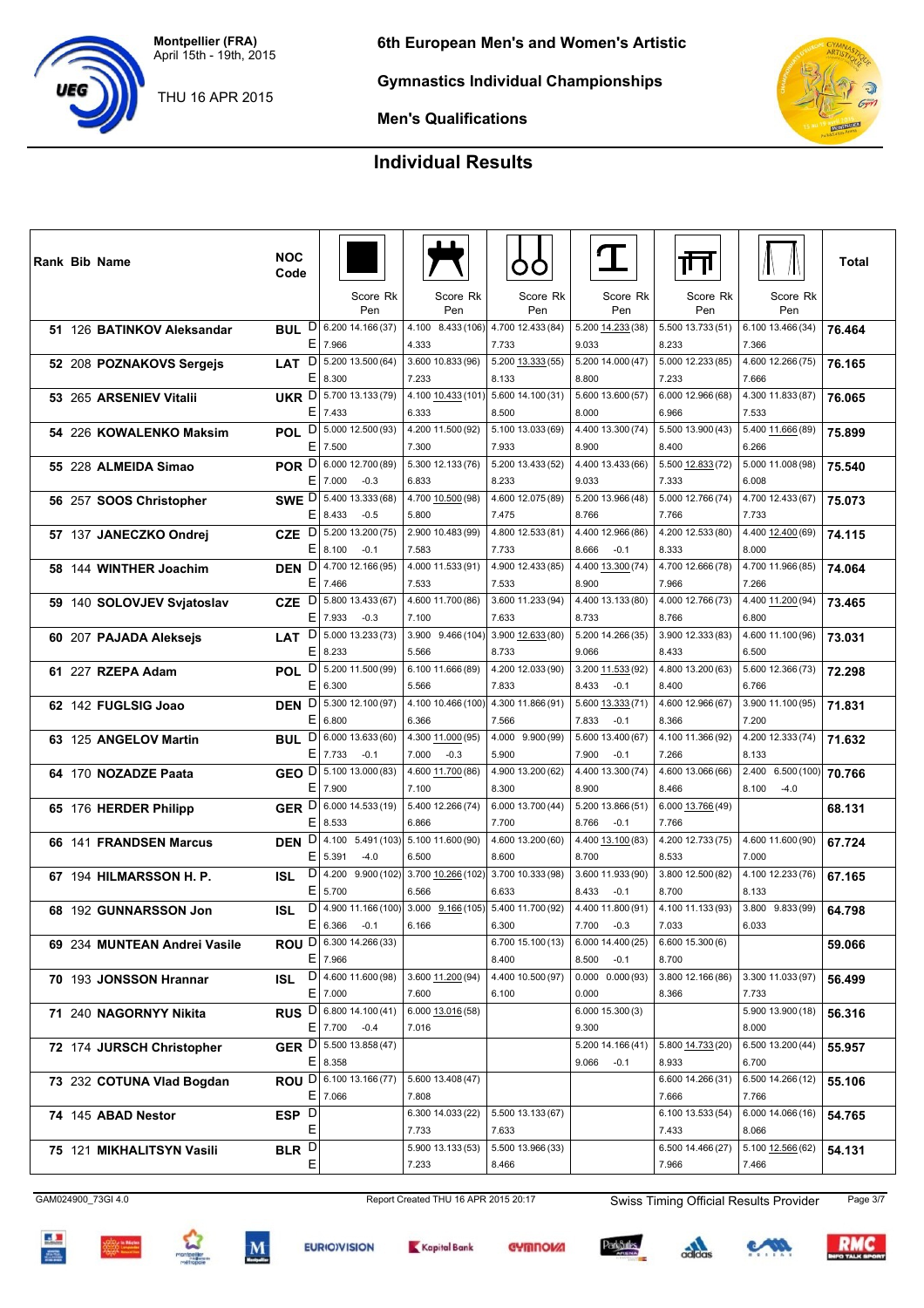THU 16 APR 2015

**6th European Men's and Women's Artistic**

**Gymnastics Individual Championships**

**Men's Qualifications**

# **Individual Results**

|  | <b>Rank Bib Name</b>          | <b>NOC</b><br>Code                              |                                              |                                              |                            | T                                            | गा                                  |                            | Total  |
|--|-------------------------------|-------------------------------------------------|----------------------------------------------|----------------------------------------------|----------------------------|----------------------------------------------|-------------------------------------|----------------------------|--------|
|  |                               |                                                 | Score Rk<br>Pen                              | Score Rk<br>Pen                              | Score Rk<br>Pen            | Score Rk<br>Pen                              | Score Rk<br>Pen                     | Score Rk<br>Pen            |        |
|  | 76 233 RADEANU D. P. V.       |                                                 | ROU D 6.000 12.700 (90)<br>E 6.800<br>$-0.1$ | 5.600 11.800 (85)<br>6.200                   | 5.400 13.400 (54)<br>8.000 |                                              |                                     | 5.100 12.600 (59)<br>7.500 | 50.500 |
|  | 77 236 ABLIAZIN Denis         |                                                 | RUS D 7.100 14.833 (13)<br>E 8.033<br>$-0.3$ |                                              | 6.800 15.800 (2)<br>9.000  | 6.400 14.966 (5)<br>$8.866 - 0.3$            |                                     |                            | 45.599 |
|  | 78 249 BRAEGGER Pablo         | <b>SUI</b>                                      | $D$   6.500 15.166 (2)<br>E 8.666            |                                              |                            |                                              | 6.300 15.066 (10)<br>8.766          | 6.90014.866(1)<br>7.966    | 45.098 |
|  | 79 166 THOMAS Kristian        |                                                 | GBR D 6.200 15.000 (7)<br>E 8.800            |                                              |                            | 6.00015.200(4)<br>9.200                      |                                     | $6.500$ 14.566(5)<br>8.066 | 44.766 |
|  | 80 238 IGNATYEV Nikita        | RUS <sub>D</sub><br>Ε                           |                                              |                                              | 6.600 15.133 (12)<br>8.533 |                                              | 6.700 14.933 (11)<br>8.233          | 6.500 14.366 (10)<br>7.866 | 44.432 |
|  | 81 120 TSAREVICH Aliaksandr   | BLR <sup>D</sup><br>E                           |                                              | 5.500 14.266 (21)<br>8.766                   |                            |                                              | $6.700$ $15.233(8)$<br>8.533        | 6.700 14.500 (6)<br>7.800  | 43.999 |
|  | 82 198 SHATILOV Alexander     | <b>ISR</b>                                      | $D$ 6.500 15.033 (5)<br>E 8.533              | 5.600 14.333 (20)<br>8.733                   |                            |                                              |                                     | 6.500 14.450 (7)<br>7.950  | 43.816 |
|  | 83 200 CINGOLANI Andrea       | <b>ITA</b><br>EI                                | $D$ 6.500 14.266 (34)<br>7.866<br>$-0.1$     |                                              | 6.600 14.600 (20)<br>8.000 | 5.600 14.641 (16)<br>9.041                   |                                     |                            | 43.507 |
|  | 84 250 BUCHER Pascal          | D<br><b>SUI</b><br>Е                            |                                              | 5.900 14.000 (24)<br>8.100                   |                            |                                              | 6.100 14.633 (22)<br>8.533          | 6.300 13.300 (41)<br>7.000 | 41.933 |
|  | 85 171 DAUSER Lukas           | GER <sup>D</sup><br>Е                           |                                              | 5.500 13.666 (37)<br>8.166                   |                            |                                              | 6.700 14.900 (13)<br>8.200          | 5.800 12.900 (53)<br>7.100 | 41.466 |
|  | 86 253 RIZZO Marco            | D<br>SUI<br>Е                                   |                                              | 5.800 13.633 (39)<br>7.833                   | 6.000 14.166 (29)<br>8.166 | 5.600 13.400 (67)<br>8.100<br>$-0.3$         |                                     |                            | 41.199 |
|  | 87 147 GONZALEZ Fabian        | D <br><b>ESP</b><br>EI                          | 6.400 14.433 (26)<br>8.033                   | 5.900 14.341 (19)<br>8.441                   |                            |                                              |                                     | 6.800 12.033 (83)<br>5.233 | 40.807 |
|  | 88 133 GEORGALLAS Irodotos    | $CYP$ <sup><math>\overline{D}</math></sup><br>Ε |                                              |                                              | 6.100 14.466 (23)<br>8.366 | 4.400 13.400 (67) 4.900 12.000 (89)<br>9.000 | 7.100                               |                            | 39.866 |
|  | 89 135 KRASIAS Dimitris       | CYP <sub>D</sub><br>Ε                           |                                              | 4.800 11.866 (83)<br>7.066                   |                            |                                              | 6.00014.800(18)<br>8.800            | 5.800 12.166 (79)<br>6.366 | 38.832 |
|  | 90 243 DIMIC Alen             | SLO <sup>D</sup><br>E                           |                                              | 5.600 12.933 (59)<br>7.333                   |                            |                                              | 5.900 13.500 (55)<br>7.600          | 6.100 12.200 (78)<br>6.100 | 38.633 |
|  | 91 235 URSACHE A. A.          | ΕI                                              | <b>ROU</b> D 5.800 13.766 (54)<br>7.966      | 6.500 14.633 (15)<br>8.133                   |                            |                                              | 5.200 10.133 (94)<br>4.933          |                            | 38.532 |
|  | 92 111 SAFAROV Eldar          | AZE D<br>E                                      |                                              |                                              | 4.700 13.191 (65)<br>8.491 |                                              | 4.300 12.133 (87)<br>7.833          | 4.100 11.666 (88)<br>7.566 | 36.990 |
|  | 93 107 KATHAN Dirk            | <b>AUT</b><br>EI                                | $D$ 5.000 12.800 (88)<br>8.100<br>$-0.3$     | 4.800 11.933 (82)<br>7.133                   |                            |                                              | 4.500 12.100 (88)<br>7.900 -0.3     |                            | 36.833 |
|  | 94 106 KATHAN David           |                                                 | AUT D 4.700 10.833 (101)<br>$E 6.533 -0.4$   |                                              |                            |                                              | 4.800 12.900 (70)<br>8.100          | 4.700 13.058 (49)<br>8.358 | 36.791 |
|  | 95 261 GUNDOGDU Yunus         | TUR <sup>D</sup><br>Ε                           |                                              | 3.400 9.633 (103) 5.500 13.866 (38)<br>6.233 | 8.366                      |                                              | 4.700 12.733 (76)<br>8.033          |                            | 36.232 |
|  | 96 172 EICHORN Waldemar       | GER <sup>D</sup>                                |                                              | 4.000 10.733 (97)<br>6.733                   | 5.100 13.033 (69)<br>7.933 |                                              |                                     | 6.300 11.433 (92)          | 35.199 |
|  | 97 191 ASGEIRSSON Bjarki      | Е<br>$\boxed{D}$<br><b>ISL</b><br>Е             |                                              | 3.800 5.966 (107)                            | 4.800 12.500 (82)          |                                              | 3.800 12.233 (84)                   | 5.133                      | 30.699 |
|  | 98 266 RADIVILOV Igor         | UKR D                                           |                                              | 6.166<br>$-4.0$                              | 7.700<br>6.800 15.366 (9)  | 6.000 14.933 (7)                             | 8.433                               |                            | 30.299 |
|  | 99 231 BERBECAR Marius Daniel | Ε<br>ROU <sup>D</sup>                           |                                              |                                              | 8.566                      | 8.933<br>5.600 14.633 (17)                   | 6.700 15.566(2)                     |                            | 30.199 |
|  | 100 260 COLAK Ibrahim         | Е<br>TUR $\overline{D}$<br>Е                    |                                              |                                              | 6.600 15.083 (15)<br>8.483 | 9.033                                        | 8.866<br>6.000 14.800 (18)<br>8.800 |                            | 29.883 |



 $\mathbf{A}$ 









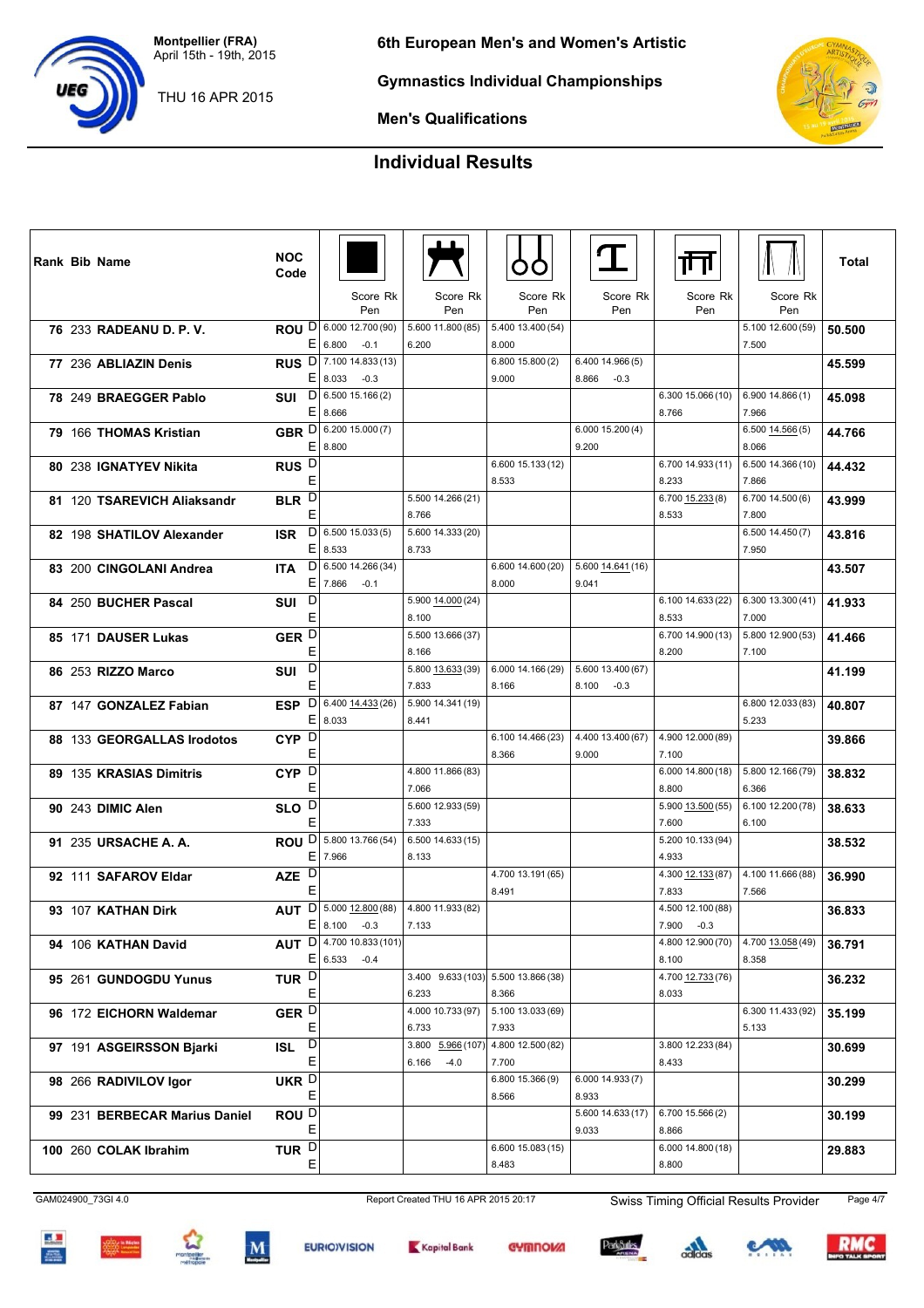THU 16 APR 2015

**6th European Men's and Women's Artistic**

**Gymnastics Individual Championships**



**Men's Qualifications**

## **Individual Results**

|  | Rank Bib Name                  | <b>NOC</b><br>Code              |                                        |                                                     |                            | $\mathbf T$                          | ╥╖                                  |                            | <b>Total</b> |
|--|--------------------------------|---------------------------------|----------------------------------------|-----------------------------------------------------|----------------------------|--------------------------------------|-------------------------------------|----------------------------|--------------|
|  |                                |                                 | Score Rk<br>Pen                        | Score Rk<br>Pen                                     | Score Rk<br>Pen            | Score Rk<br>Pen                      | Score Rk<br>Pen                     | Score Rk<br>Pen            |              |
|  | 101 241 PETROV Matvei          | RUS <sup>D</sup>                |                                        | 7.000 15.566 (2)                                    |                            |                                      | 6.600 13.966 (40)                   |                            | 29.532       |
|  |                                | E                               |                                        | 8.566                                               |                            |                                      | 7.366                               |                            |              |
|  | 102 217 DEURLOO Bart           | $\mathsf{D}$<br><b>NED</b>      | $6.500$ $14.966(8)$                    |                                                     |                            |                                      |                                     | 6.800 14.266 (13)          | 29.232       |
|  |                                | Е                               | 8.466                                  |                                                     |                            |                                      |                                     | 7.466                      |              |
|  | 103 168 WHITLOCK Max           |                                 | GBR D 6.500 14.233 (36)                | 6.400 14.733 (13)                                   |                            |                                      |                                     |                            | 28.966       |
|  |                                | E                               | 7.733                                  | 8.333                                               |                            |                                      |                                     |                            |              |
|  | 104 221 ZONDERLAND Epke        | NED <sup>D</sup>                |                                        |                                                     |                            |                                      | 6.800 14.908 (12)                   | 6.900 13.733 (23)          | 28.641       |
|  |                                | E                               |                                        |                                                     |                            |                                      | 8.108                               | 6.833                      |              |
|  | 105 150 ZAPATA SANTANA         | $\mathsf{D}$<br><b>ESP</b><br>E | $6.700$ $15.008(6)$<br>8.408<br>$-0.1$ |                                                     | 6.100 13.600 (47)<br>7.500 |                                      |                                     |                            | 28.608       |
|  |                                | <b>BLR</b>                      | $D$ 6.000 13.700 (56)                  |                                                     |                            | 5.600 14.833 (9)                     |                                     |                            |              |
|  | 106 122 BULAUSKI Pavel         |                                 | E 8.000<br>$-0.3$                      |                                                     |                            | 9.233                                |                                     |                            | 28.533       |
|  | 107 173 FAHRIG Matthias        |                                 | GER D 6.700 13.666 (59)                |                                                     |                            | 5.600 14.833 (9)                     |                                     |                            | 28.499       |
|  |                                | Ε                               | 7.066<br>$-0.1$                        |                                                     |                            | 9.233                                |                                     |                            |              |
|  | 108 205 LODADIO Marco          | D<br><b>ITA</b>                 |                                        |                                                     | 6.600 14.533 (22)          | 6.000 13.933 (49)                    |                                     |                            | 28.466       |
|  |                                | Ε                               |                                        |                                                     | 7.933                      | 8.033<br>$-0.1$                      |                                     |                            |              |
|  | 109 252 GISCHARD Benjamin      | <b>SUI</b>                      | $D$ 6.600 13.566 (63)                  |                                                     |                            | 5.600 14.833 (9)                     |                                     |                            | 28.399       |
|  |                                | E                               | 7.266<br>$-0.3$                        |                                                     |                            | 9.233                                |                                     |                            |              |
|  | 110 155 TUUHA Tomi             | D<br><b>FIN</b>                 |                                        |                                                     | 5.300 13.566 (48)          | 5.600 14.800 (12)                    |                                     |                            | 28.366       |
|  |                                | E                               |                                        |                                                     | 8.266                      | 9.200                                |                                     |                            |              |
|  | 111 118 VOLKAERT Siemon        | D<br><b>BEL</b><br>E            | 6.400 14.900 (11)<br>8.500             | 6.100 13.300 (49)<br>7.200                          |                            |                                      |                                     |                            | 28.200       |
|  |                                |                                 | $D$ 6.300 14.333 (29)                  |                                                     |                            | 5.600 13.500 (61)                    |                                     |                            |              |
|  | 112 153 SAARENKETO Heikki      | <b>FIN</b><br>E                 | 8.033                                  |                                                     |                            | 8.000<br>$-0.1$                      |                                     |                            | 27.833       |
|  | 113 132 UDE Filip              |                                 | CRO D 5.000 14.066 (43)                | 6.200 13.433 (46)                                   |                            |                                      |                                     |                            | 27.499       |
|  |                                | E                               | 9.066                                  | 7.233                                               |                            |                                      |                                     |                            |              |
|  | 114 209 TREFILOVS Dmitrijs     | D<br><b>LAT</b>                 |                                        | 6.50014.900(6)                                      |                            |                                      |                                     | 5.400 12.533 (64)          | 27.433       |
|  |                                | Ε                               |                                        | 8.400                                               |                            |                                      |                                     | 7.133                      |              |
|  | 115 204 POZZO Enrico           | <b>ITA</b>                      | $D$ 5.600 14.266 (32)                  |                                                     |                            |                                      |                                     | 6.200 13.000 (52)          | 27.266       |
|  |                                | E                               | 8.666                                  |                                                     |                            |                                      |                                     | 6.800                      |              |
|  | 116 262 MARDINLI Abdulmalek    | E                               | TUR $\overline{D}$ 6.200 14.133 (40)   |                                                     |                            | 4.400 12.900 (87)                    |                                     |                            | 27.033       |
|  |                                | D                               | 7.933<br>5.600 13.000 (84)             |                                                     |                            | 8.600<br>$-0.1$<br>5.200 13.866 (51) |                                     |                            |              |
|  | 117 154 SORAVUO Emil           | <b>FIN</b><br>Е                 | 7.400                                  |                                                     |                            | 8.666                                |                                     |                            | 26.866       |
|  | 118 146 VERA MORA Adria        | ESP D                           |                                        |                                                     |                            |                                      | $5.60014.800(12)$ 4.900 11.966 (90) |                            | 26.766       |
|  |                                | E                               |                                        |                                                     |                            | 9.200                                | 7.066                               |                            |              |
|  | 118 268 SUPRUN Oleksandr       |                                 | UKR D 5.600 13.100 (80)                |                                                     |                            |                                      |                                     | 6.500 13.666 (28)          | 26.766       |
|  |                                |                                 | $E$ 7.800<br>$-0.3$                    |                                                     |                            |                                      |                                     | 7.166                      |              |
|  | 120 206 KARDASOVS Vitalijs     |                                 |                                        | <b>LAT</b> $D$ 0.000 $0.000(104)$ 0.000 0.000 (108) |                            | 5.600 14.391 (27)                    |                                     | 4.500 12.133 (80)          | 26.524       |
|  |                                |                                 | E 0.000                                | 0.000                                               |                            | 8.791                                |                                     | 7.633                      |              |
|  | 121 131 SRBIC Tin              | CRO <sup>D</sup>                |                                        | 4.600 12.866 (63)                                   |                            |                                      |                                     | 5.900 13.633 (29)          | 26.499       |
|  |                                | E                               |                                        | 8.266<br>6.600 14.800 (11)                          |                            |                                      |                                     | 7.733                      |              |
|  | 122 230 BATAGA Cristian Ioan   | ROU <sup>D</sup><br>Е           |                                        | 8.200                                               |                            |                                      |                                     | 4.800 11.400 (93)<br>6.600 | 26.200       |
|  | 123 244 KLAVORA Rok            |                                 | SLO D 6.200 14.933 (10)                |                                                     | 3.400 10.866 (96)          |                                      |                                     |                            | 25.799       |
|  |                                | Е                               | 8.733                                  |                                                     | 7.466                      |                                      |                                     |                            |              |
|  | 124 103 PETROSYAN Armen        | ARM D                           |                                        | 5.800 13.133 (52)                                   |                            | 3.600 12.400 (89)                    |                                     |                            | 25.533       |
|  |                                | Ε                               |                                        | 7.333                                               |                            | $8.900 -0.1$                         |                                     |                            |              |
|  | 125 181 PETROUNIAS Eleftherios | GRE $\overline{D}$              |                                        |                                                     | 6.80016.000(1)             |                                      |                                     |                            | 16.000       |
|  |                                | Ε                               |                                        |                                                     | 9.200                      |                                      |                                     |                            |              |

GAM024900\_73GI 4.0 Report Created THU 16 APR 2015 20:17 Swiss Timing Official Results Provider Page 5/7

<u>at</u>









 $\frac{1}{2}$ 



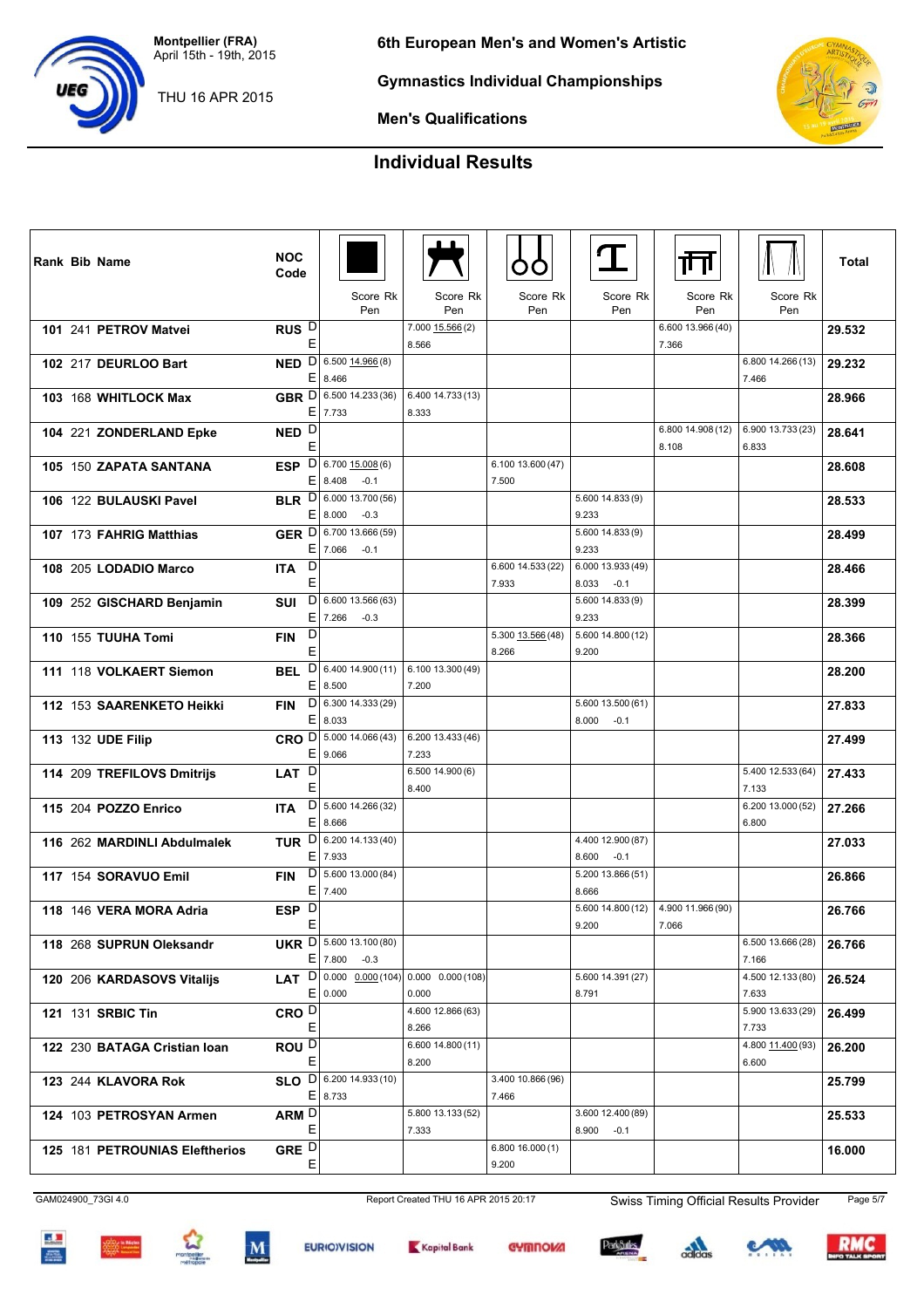THU 16 APR 2015

**Code**

**6th European Men's and Women's Artistic**

Pen Score Rk Score Rk

Score Rk

Score Rk

**Gymnastics Individual Championships**

**Men's Qualifications**

# **Individual Results**

**Rank** Bib Name  $\begin{bmatrix} \text{NOC} \\ \text{Code} \end{bmatrix}$   $\begin{bmatrix} \text{M} \\ \text{M} \end{bmatrix}$   $\begin{bmatrix} \text{N} \\ \text{Code} \end{bmatrix}$   $\begin{bmatrix} \text{N} \\ \text{M} \end{bmatrix}$   $\begin{bmatrix} \text{N} \\ \text{Code} \end{bmatrix}$ 

Score Rk

Score Rk

|                              |                        | Pen                                        | Pen                       | Pen                        | Pen                        | Pen                        | Pen                       |        |
|------------------------------|------------------------|--------------------------------------------|---------------------------|----------------------------|----------------------------|----------------------------|---------------------------|--------|
| 126 163 SMITH Louis          | GBR D<br>Ε             |                                            | 6.900 15.800 (1)<br>8.900 |                            |                            |                            |                           | 15.800 |
| 127 105 VAHAGN Davtyan       | ARM <sub>D</sub><br>E  |                                            |                           | 6.600 15.666 (3)<br>9.066  |                            |                            |                           | 15.666 |
| 128 157 AIT SAID Samir       | D<br><b>FRA</b><br>Е   |                                            |                           | 6.800 15.633 (4)<br>8.833  |                            |                            |                           | 15.633 |
| 129 104 TOVMASYAN Artur      | ARM D<br>E             |                                            |                           | 6.700 15.533 (5)<br>8.833  |                            |                            |                           | 15.533 |
| 129 219 VAN GELDER Lambertus | NED <sup>D</sup><br>E  |                                            |                           | 6.800 15.533 (6)<br>8.733  |                            |                            |                           | 15.533 |
| 131 167 TULLOCH Courtney     | GBR D<br>Е             |                                            |                           | 6.700 15.466 (7)<br>8.766  |                            |                            |                           | 15.466 |
| 132 201 BUSNARI Alberto      | D<br><b>ITA</b><br>E   |                                            | 6.800 15.433 (3)<br>8.633 |                            |                            |                            |                           | 15.433 |
| 132 203 MORANDI Matteo       | D<br><b>ITA</b><br>Ε   |                                            |                           | 6.700 15.433 (8)<br>8.733  |                            |                            |                           | 15.433 |
| 134 127 KOROSTELJEV Andrej   |                        | CRO D 6.500 15.233(1)<br>E 8.833<br>$-0.1$ |                           |                            |                            |                            |                           | 15.233 |
| 135 114 GOOSSENS Dennis      | BEL D<br>Е             |                                            |                           | 6.500 15.200 (10)<br>8.700 |                            |                            |                           | 15.200 |
| 136 160 PINHEIRO RODRIGUES   | D<br><b>FRA</b><br>Е   |                                            |                           | 6.900 15.100 (14)<br>8.200 |                            |                            |                           | 15.100 |
| 137 128 MARKOVIC Tomislav    |                        | CRO D 6.300 15.033 (4)<br>$E$   8.733      |                           |                            |                            |                            |                           | 15.033 |
| 138 159 HRIMECHE Zachari     | FRA D<br>E             |                                            |                           |                            | 6.00014.966(5)<br>8.966    |                            |                           | 14.966 |
| 139 184 HIDVEGI Vid          | HUN D<br>E             |                                            | 6.600 14.933 (5)<br>8.333 |                            |                            |                            |                           | 14.933 |
| 140 102 MERDINYAN Harutyum   | ARM <sub>DI</sub><br>Е |                                            | 6.400 14.866 (7)<br>8.466 |                            |                            |                            |                           | 14.866 |
| 141 130 SELIGMAN Robert      | CRO <sup>D</sup><br>E  |                                            | 6.400 14.833 (8)<br>8.433 |                            |                            |                            |                           | 14.833 |
| 141 161 TOMMASONE Cyril      | D<br><b>FRA</b><br>E   |                                            | 7.000 14.833 (9)<br>7.833 |                            |                            |                            |                           | 14.833 |
| 141 225 KIERZKOWSKI Adam     | D<br><b>POL</b><br>Е   |                                            |                           |                            |                            | 6.200 14.833 (16)<br>8.633 |                           | 14.833 |
| 144 197 MEDVEDEV Andrey      | D<br><b>ISR</b><br>E   |                                            |                           |                            | 5.600 14.733 (14)<br>9.133 |                            |                           | 14.733 |
| 145 179 MARAS Vlasios        | GRE D<br>E             |                                            |                           |                            |                            |                            | 6.60014.583(4)<br>7.983   | 14.583 |
| 146 129 MOZNIK Marijo        | CRO <sup>D</sup><br>Е  |                                            |                           |                            |                            |                            | 6.600 14.400 (8)<br>7.800 | 14.400 |
| 147 180 MARKOUSIS Dimitrios  |                        | GRE D 5.800 14.308 (30)<br>$E$ 8.508       |                           |                            |                            |                            |                           | 14.308 |
| 148 178 KOSMIDIS Eleftherios |                        | GRE D 6.600 14.266 (35)<br>$E$ 7.666       |                           |                            |                            |                            |                           | 14.266 |
| 149 247 SILC Ziga            |                        | SLO D 6.100 14.033 (44)<br>$E$ 7.933       |                           |                            |                            |                            |                           | 14.033 |
| 150 156 VAHTILA Markku       | D<br><b>FIN</b><br>Ε   |                                            |                           | 6.600 13.966 (34)<br>7.366 |                            |                            |                           | 13.966 |



GAM024900\_73GI 4.0 Report Created THU 16 APR 2015 20:17 Swiss Timing Official Results Provider Page 6/7









**GYMNOVA** 



 $\frac{1}{2}$